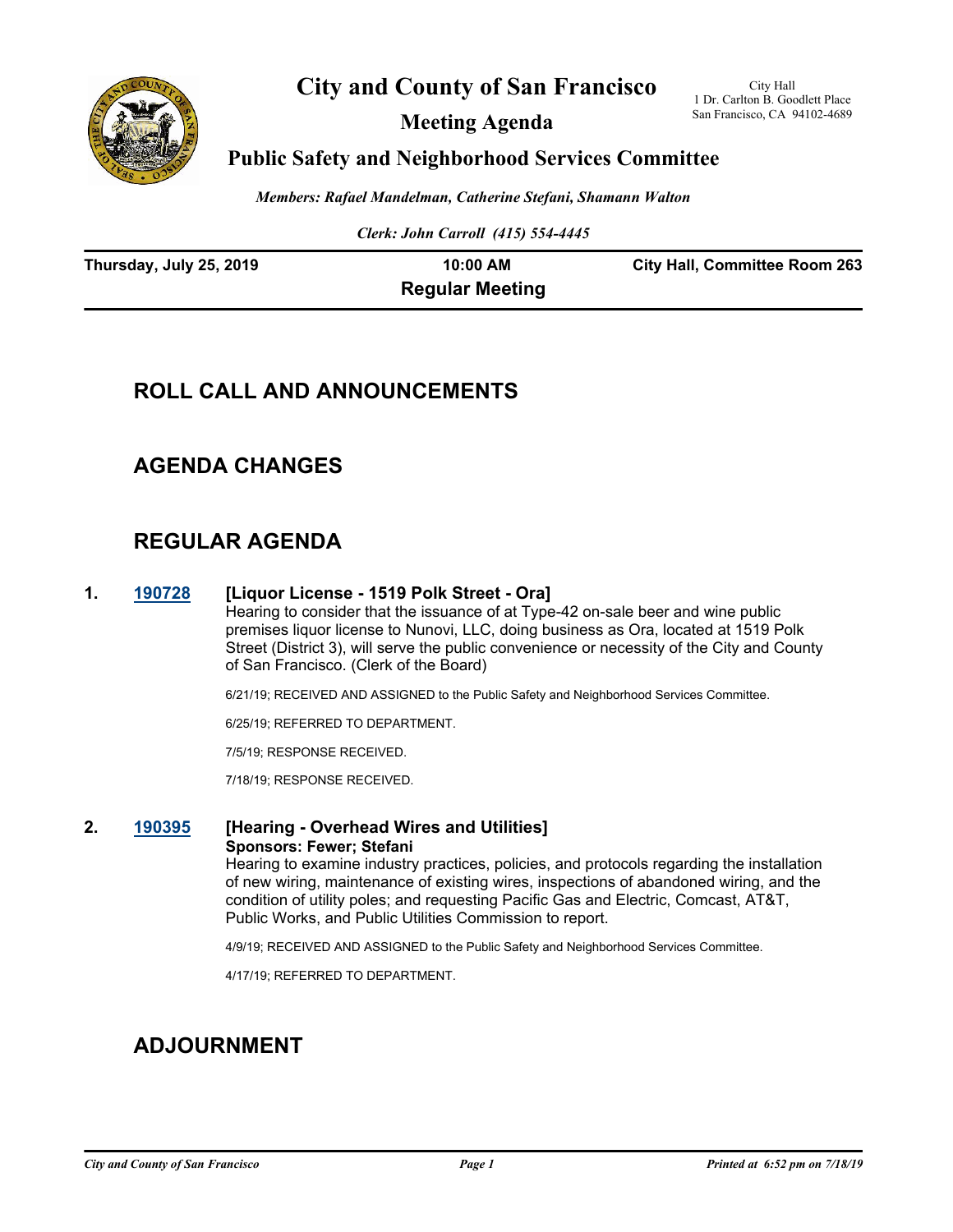# **LEGISLATION UNDER THE 30-DAY RULE**

*NOTE: The following legislation will not be considered at this meeting. Board Rule 3.22 provides that when an Ordinance or Resolution is introduced which would CREATE OR REVISE MAJOR CITY POLICY, the Committee to which the legislation is assigned shall not consider the legislation until at least thirty days after the date of introduction. The provisions of this rule shall not apply to the routine operations of the departments of the City or when a legal time limit controls the hearing timing. In general, the rule shall not apply to hearings to consider subject matter when no legislation has been presented, nor shall the rule apply to resolutions which simply URGE action to be taken.*

#### **[190710](http://sfgov.legistar.com/gateway.aspx?m=l&id=34832) [Health Code - Food Preparation and Service Establishment Disclosures] Sponsor: Peskin**

Ordinance amending the Health Code to replace the requirement that food preparation and service establishments post a symbol issued by the Department of Public Health with a requirement to post a color-coded placard indicating whether the establishment has passed (green), conditionally passed (yellow), or failed (red) a health inspection; and clarifying some of the terminology pertaining to violations and remedies and penalties for same.

6/18/19; ASSIGNED UNDER 30 DAY RULE to the Public Safety and Neighborhood Services Committee.

6/27/19; REFERRED TO DEPARTMENT.

#### **[190756](http://sfgov.legistar.com/gateway.aspx?m=l&id=34878) [Police Code - Cannabis Retailers at Permitted Cannabis Events] Sponsor: Mandelman**

Ordinance amending the Police Code to require that cannabis retailers at permitted events hold Cannabis Business Permits issued by the City, that applicants for Cannabis Event Permits identify the retailers that will be selling cannabis goods at such events and affirm that said retailers hold City-issued Cannabis Business Permits, and that recipients of Cannabis Event Permits take steps to reasonably ensure that only said retailers will sell cannabis goods at such events; to provide that a material false statement made in connection with an application for a Cannabis Event Permit may be subject to administrative penalty, cause for denial of a pending or future application for a Cannabis Business Permit, and cause for suspension or revocation of an existing Cannabis Business Permit; and affirming the Planning Department's determination under the California Environmental Quality Act.

7/9/19; ASSIGNED UNDER 30 DAY RULE to the Public Safety and Neighborhood Services Committee.

7/17/19; REFERRED TO DEPARTMENT.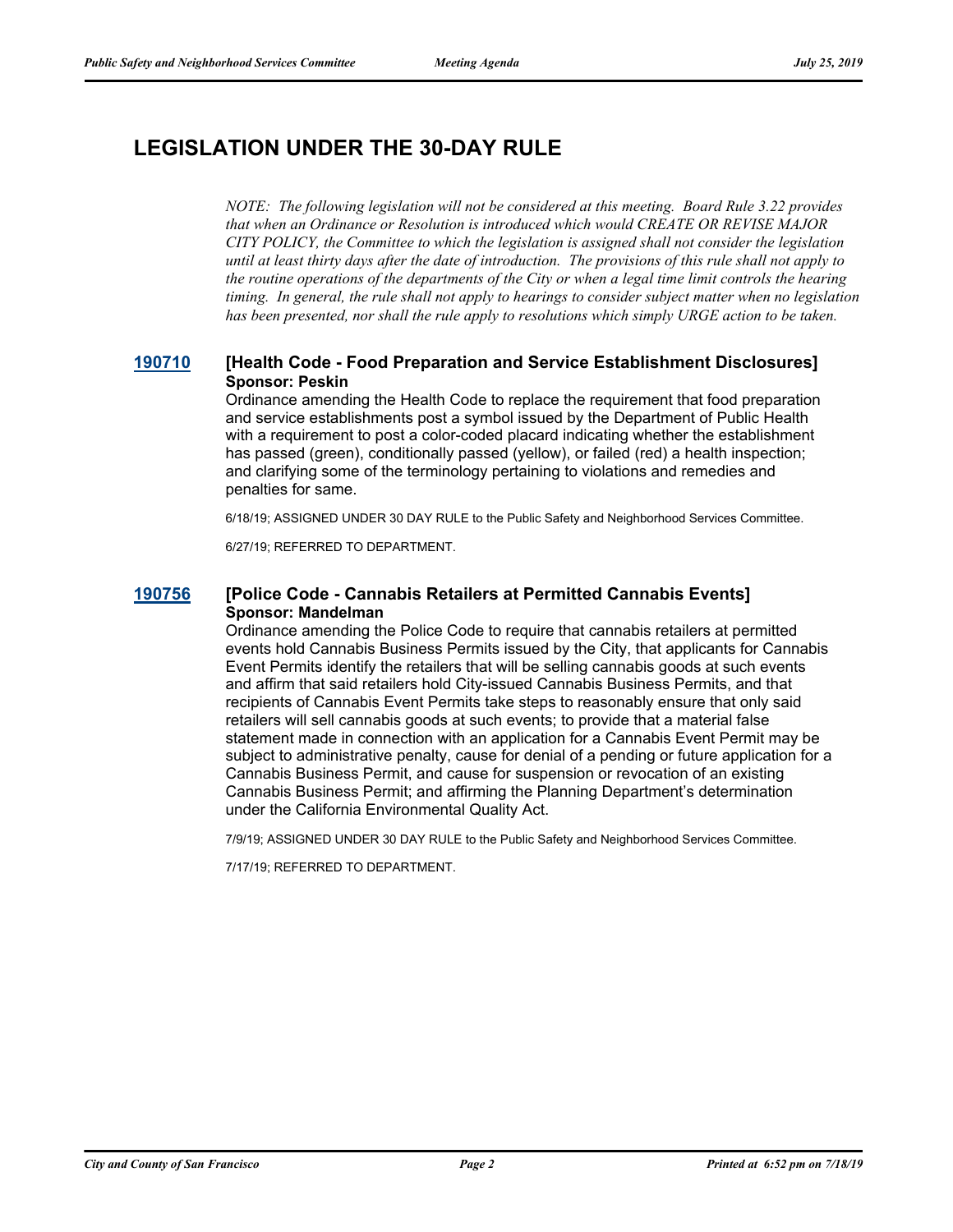### **Agenda Item Information**

Each item on the Consent or Regular agenda may include the following documents:

1) Legislation, 2) Budget and Legislative Analyst report,

3) Department or Agency cover letter and/or report, 4) Public correspondence

Items will be available for review at City Hall, 1 Dr. Carlton B. Goodlett Place, Room 244, Reception Desk.

### **Meeting Procedures**

The Board of Supervisors is the legislative body of the City and County of San Francisco. The Board has several standing committees where ordinances and resolutions are the subject of hearings at which members of the public are urged to testify. The full Board does not hold a second public hearing on measures which have been heard in committee.

Board procedures do not permit: 1) persons in the audience to vocally express support or opposition to statements by Supervisors or by other persons testifying; 2) ringing and use of cell phones, pagers, and similar sound-producing electronic devices; 3) bringing in or displaying signs in the meeting room; and 4) standing in the meeting room.

Each member of the public will be allotted the same maximum number of minutes to speak as set by the President or Chair at the beginning of each item or public comment, excluding City representatives, except that public speakers using interpretation assistance will be allowed to testify for twice the amount of the public testimony time limit. If simultaneous interpretation services are used, speakers will be governed by the public testimony time limit applied to speakers not requesting interpretation assistance. Members of the public who want a document placed on the overhead for display should clearly state such and subsequently remove the document when they want the screen to return to live coverage of the meeting.

IMPORTANT INFORMATION: The public is encouraged to testify at Committee meetings. Persons unable to attend the meeting may submit to the City, by the time the proceedings begin, written comments regarding the agenda items. These comments will be made a part of the official public record and shall be brought to the attention of the Board of Supervisors. Written communications should be submitted to the Clerk of the Board or Clerk of the Committee: 1 Dr. Carlton B. Goodlett Place, Room 244, San Francisco, CA 94102. Communications not received prior to the hearing may be delivered to the Clerk of the Board or Clerk of the Committee at the hearing and you are encouraged to bring enough copies for distribution to all of its members.

LAPTOP COMPUTER FOR PRESENTATIONS: Contact City Hall Media Services at (415) 554-7490 to coordinate the use of the laptop computer for presentations. Presenters should arrive 30 minutes prior to the meeting to test their presentations on the computer.

COPYRIGHT: System content that is broadcasted live during public proceedings is secured by High-bandwidth Digital Content Protection (HDCP), which prevents copyrighted or encrypted content from being displayed or transmitted through unauthorized devices. Members of the public who utilize chamber digital, audio and visual technology may not display copyrighted or encrypted content during public proceedings.

AGENDA PACKET: Available for review in the Office of the Clerk of the Board, City Hall, 1 Dr.Carlton B Goodlett Place, Room 244, or on the internet at http://www.sfbos.org/meetings. Meetings are cablecast on SFGovTV, the Government Channel 26. For DVD copies and scheduling call (415) 554-4188.

LANGUAGE INTERPRETERS: Requests must be received at least 48 hours in advance of the meeting to help ensure availability. Contact Peggy Nevin at (415) 554-5184. AVISO EN ESPAÑOL: La solicitud para un traductor debe recibirse antes de mediodía de el viernes anterior a la reunion. Llame a Peggy Nevin at (415) 554-5184. Paunawa: Ang mga kahilingan ay kailangang matanggap sa loob ng 48 oras bago mag miting upang matiyak na matutugunan ang mga hiling. Mangyaring tumawag ka sa (415) 554-5184.